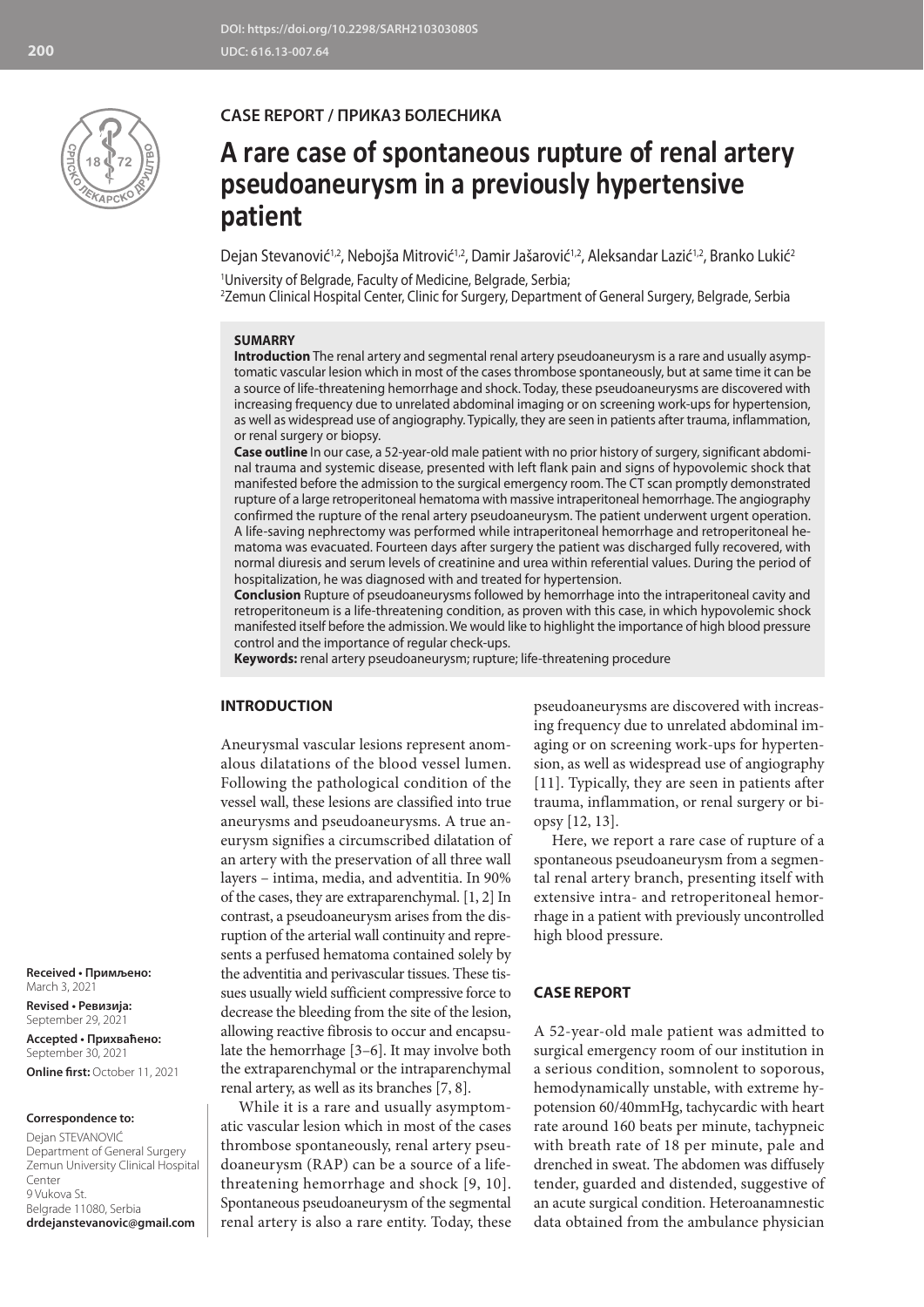

**Figure 1.** Large retroperitoneal hematoma on the left (axial computed tomography section) involving both the perirenal and pararenal space; aneurysmal dilatation of the left renal artery up to 18.8 mm in diameter



**Figure 2.** Large hematoma of the retroperitoneum on the left (coronal computed tomography section), with the largest intercommissural diameter up to 213 mm

suggested that the patient had gross hematuria immediately after a sudden onset of severe left flank pain during an intense physical activity. Further data were not available. A Foley catheter was inserted and around 500 ml of bloody urine was obtained, along with small blood cloths. Due to the high suspicion of internal bleeding, the patient was sent for an emergency computed tomography (CT) scan, which was performed without and after intravenous injection of a contrast medium. Meantime, blood analysis results revealed hemoglobin at 7.2 g/dl (14–17.5), creatinine at 1.5 mg/dl (0.7–1.2), and urea at 49.8 mg/dl (12.8–42.8). CT finding in the arterial phase indicated tortuous and up to 18.8mm dilated left renal artery with active contrast extravasation into the left retroperitoneal space from its inferior segmental branch and the intraperitoneally large amount of free fluid of blood consistency (Figure 1).

The CT scan also demonstrated a rupture of a large retroperitoneal hematoma with massive intraperitoneal hemorrhage. The left kidney was pushed cranially towards the spleen by a massive hematoma that occupied the entire left retroperitoneal space, measuring almost 220 mm in length, and propagated perirenally, pararenally, and partially to the contralateral side (Figure 2).

A giant cyst of the lower kidney pole with diameter up to 80 mm was also reported. The pyelon, left ureter, and urine bladder were completely filled with blood. Active bleeding was detected at the time of the angiogram (Figure 3).



**Figure 3.** Virtual reality 3D imaging angiographic view of the aorta; there is a large fusiform aneurysmal dilatation of the terminal part of the left renal artery (after separation of a separate branch for the lower part of the kidney) with rupture of the lower branch of one of the middle interlobar arteries, with arrow marking the site of contrast extravasation into the hematoma around the left kidney



**Figure 4.** The destruction of the lower pole of the left kidney, as a source of massive bleeding

The patient was rushed to the operating room, where a life-saving nephrectomy was performed, while intraperitoneal hemorrhage and retroperitoneal hematoma was evacuated. The estimated blood loss was around 2500 ml. Nine units of blood and 10 units of blood plasma, cryoprecipitate, and platelets were administered intraoperatively, each. Later, examination of the removed kidney verified the destruction of its lower pole, while the rest was not pathologically altered (Figure 4).

The postoperative course was uneventful and the patient was discharged fully recovered after 14 days, with normal diuresis and serum levels of creatinine and urea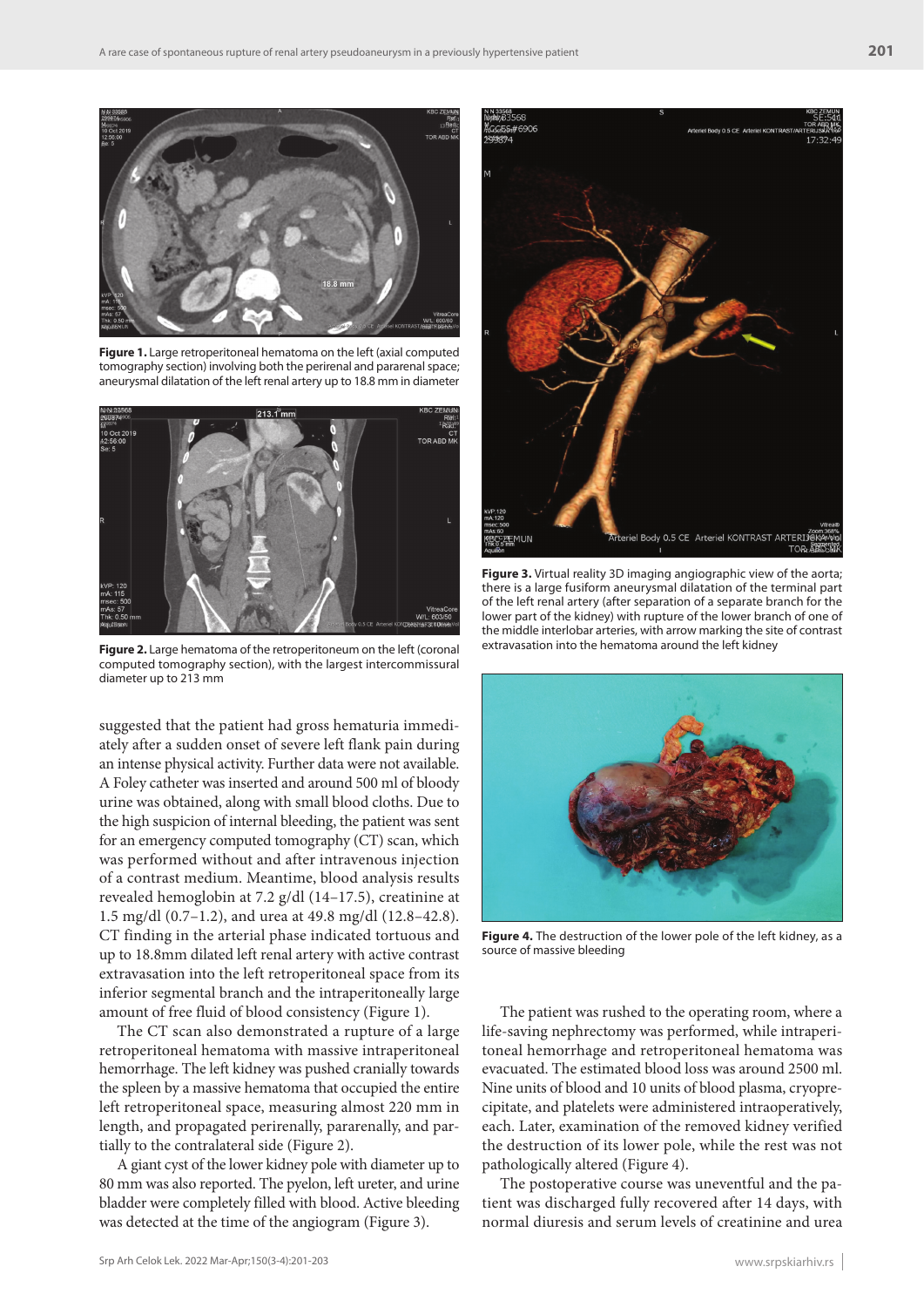within referential values. During the period of hospitalization, he was diagnosed with hypertension.

Written consent to publish all shown material was obtained from the patient.

## **DISCUSSION**

Renal artery aneurysms including pseudoaneurysms represent localized anomalous dilations of the renal artery or its branches. Once thought rare, today they are discovered with increasing frequency due to unrelated abdominal imaging or on screening work-ups for hypertension, as well as widespread use of angiography. Overall incidence ranges 0.01–1%, and increases up to 2.5% in hypertensive patients, and can be as high as 39% in patients with hypertension unresponsive to therapy. The average age at diagnosis is 40–60 years. They occur more frequently in men, and are primarily located on the right side. They can be congenital or acquired. Congenital aneurysms are associated with autosomal dominant disorders, such as polycystic disease. Acquired etiologies include long-standing and untreated hypertension, atherosclerosis, trauma, inflammation, renal surgical manipulation (open, laparoscopic, or endovascular), malignancy, irradiation, coagulopathy, etc. [10–14]. Clear pathophysiology is yet uncertain, but their development is reported to be related to atherosclerosis and fibromuscular dysplasia in 60% of the cases, and to renal arterial hypertension in 25% of the cases [15, 16].

RAP arises from the disruption of renal artery wall continuity. At first, a combination of hypotension, coagulation, and sufficient compressive force exerted by the surrounding tissue, such as adventitia, renal parenchyma, and Gerota's fascia, results in decrease and cessation of the bleeding. Later, dissolution of the blood clot results in restoration of the normal blood flow and communication between the intravascular and extravascular space, leading to the formation of a pseudoaneurysm. In time, pseudoaneurysm can grow in size and eventually become unstable, susceptible to rupture [17].

Signs and symptoms may include hematuria, anemia, flank pain or abdominal tenderness, pulsatile abdominal mass and shock. They may develop immediately after the lesion occurred or may be delayed, as reported by several studies [17, 18]. Hematuria is the most common symptom which results from the erosion into the adjacent renal collecting system [18]. However, patients with RAP may present with nonspecific symptoms, may be completely asymptomatic, or may not have any medical history related to RAP, thus making diagnosis challenging due to potential lack of suspicion from physicians.

Bearing in mind all of the above, and in the case when patient presents with one or several complications, physicians need to be aware of them and to act quickly, given a high mortality rate in case of rupture, which is up to 80% [17, 18, 19].

Diagnosis of RAP is primary radiologic, either if discovered incidentally or due to suspicion in the presence of a complication. Doppler ultrasound may indicate the existence of aneurysm or pseudoaneurysm, as well as the active hemorrhage and existing hematoma. Contrast CT scan can confirm the aneurysmal dilatation and define its anatomic details, and can also demonstrate active extravasations of contrast in case of bleeding and quantify the retroperitoneal hematoma. Angiography is the imaging modality of choice [20].

In our case, a male patient with no prior history of surgery, significant abdominal trauma and systemic disease, presented with left flank pain and signs of hypovolemic shock that manifested before the admission in the surgical emergency room. The CT scan promptly demonstrated a rupture of a large retroperitoneal hematoma with massive intraperitoneal hemorrhage. Angiography confirmed the rupture of the RAP.

Methods of managing RAP are also a challenging issue. A few modalities have been exploited so far. Depending on the patient's clinical condition, RAP can be treated by nephrectomy, open vascular surgery, endovascular treatment, or angiographic embolization [21, 22, 23]. The urgent surgical indications include overt ruptures, existing renal damage, expansion of the aneurysm, and renovascular hypertension. It is suggested that angiographic embolization is the procedure of choice for RAP management due to its minimally invasive and selective nature along with maximal preservation of the renal parenchyma; surgery remains a very important treatment in case of a RAP, particularly in the presence of hypovolemic shock [24, 25]. In our case, a left nephrectomy was performed due to the urgency of the entire procedure, large blood loss, and a large destroyed area of the renal parenchyma. Prior to performing the nephrectomy, we had to evacuate large retroperitoneal and intraperitoneal hematomas with vascular control of the abdominal aorta. In this situation, minor invasive procedures were unacceptable, so left nephrectomy was the surgery of choice in our case.

Even though RAP is a rare entity, physicians may come across it during their work. Rupture of pseudoaneurysms with subsequent hemorrhage into the intraperitoneal cavity and retroperitoneum is a life-threatening condition, as proven in the presented case, in which hypovolemic shock manifested itself before the admission. Therefore, we would like to highlight the importance of high blood pressure control and of regular check-ups.

**Conflict of interest**: None declared.